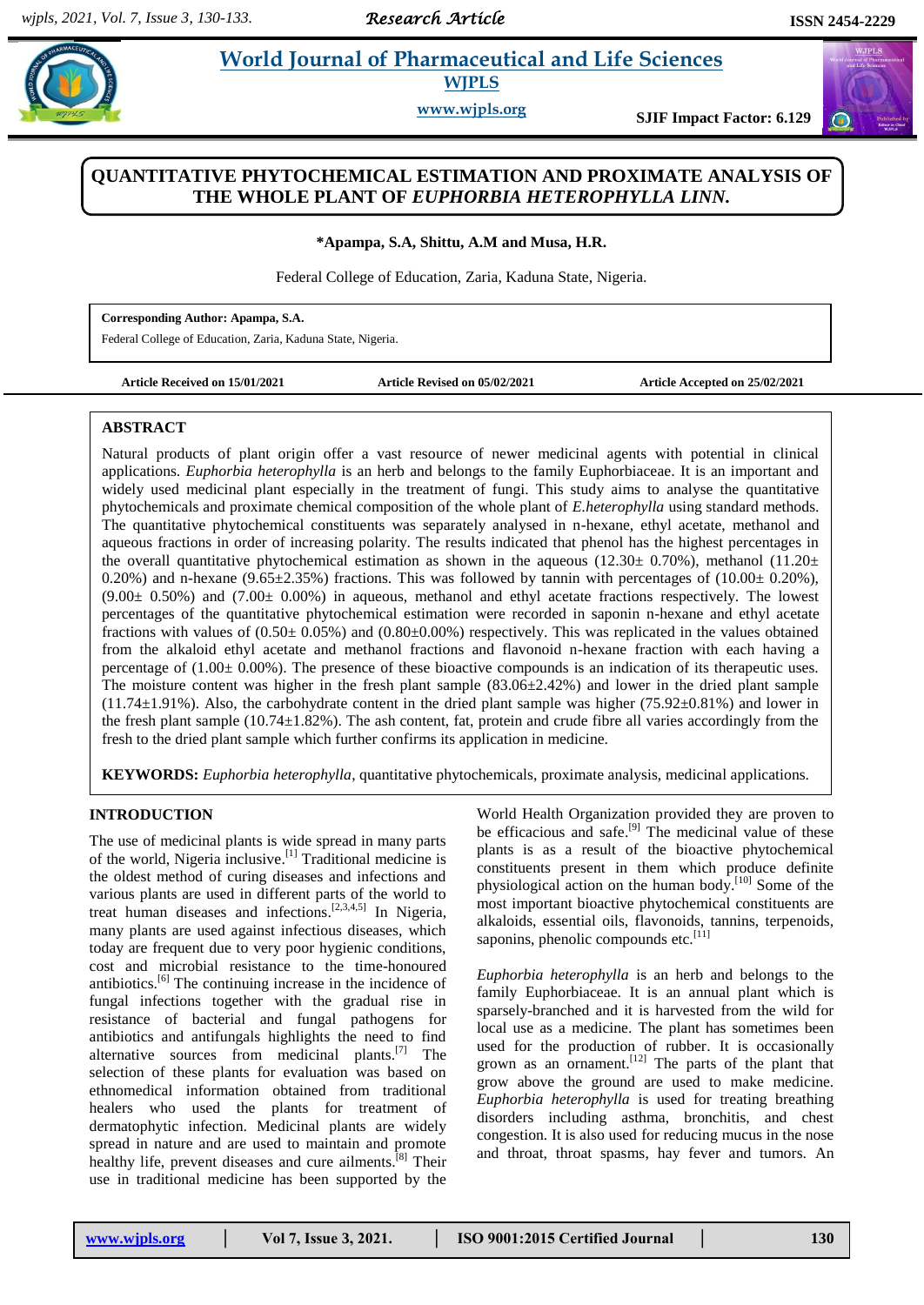extract of the aerial parts given orally showed moderate activity against several intestinal nematodes and fungi.

Phytochemicals are non-essential nutrients, that is, they are not required by the human body for sustaining life. They are non- nutritive plant chemicals that have protective or disease preventive properties. Plants produce these chemicals to protect themselves but recent research demonstrates that they can also protect against diseases.<sup>[8]</sup>

This present study tends to investigate the quantitative phytochemical estimation and the proximate analysis of the chemical composition of the whole plant of *Euphorbia heterophylla* Linn.

## **MATERIALS AND METHODS**

## **Collection and Identification of Plant Materials**

The fresh whole plant of *Euphorbia heterophylla* were collected in Zaria, Kaduna State in June 2016. Samples from the plant were taken to the herbarium section and was identified and authenticated by Mallam Mohammed Sule of the Department of biological sciences, Ahmadu Bello University, Zaria.

## **Extraction of Plant Sample**

The collected plant was clean and air-dried under the shade for four weeks at room temperature. The plant samples were ground to powdered form using a mortar and pestle. The ethanol crude extract of the plant sample was prepared by soaking 200g of the dried powdered samples in 1200ml of 96% ethanol for 2 weeks. The mixture was filtered using Whatman No. 1 filter paper and the filtrate was collected and concentrated using rotary evaporator at a temperature of 40°C. The extracts were macerated sequentially using 500ml each of nhexane, ethyl acetate, methanol and aqueous solvents after which they were stored in a refrigerator at 4°C in a closed container to protect from light and moisture.

### **Quantitative Phytochemical Analysis**

The qualitative phytochemical analysis of *Euphorbia heterophylla* revealed the presence of saponins, tannins, flavonoids, carbohydrates, phenolic compounds, etc.<sup>[13]</sup> Hence based on qualitative analysis, quantitative tests were carried out on the whole plant of *E. heterophylla*.

## **Determination of Alkaloids**

About 5g of the sample is weighed into a 250ml beaker and 200ml of 10% acetic acid in ethanol was added, covered and allowed to stand for 4 hours. This was filtered and the extract was concentrated on a water bath to one quarter of the original volume. Concentrated ammonium hydroxide was added drop wise to the extract until the precipitation was complete. The solution was allowed to settle and the precipitate was collected and washed with dilute ammonium hydroxide and then filtered. The residue was the alkaloid, which was completely dried and weighed.<sup>[14]</sup>

#### **Determination of Flavonoids**

About l0g of the plant sample was extracted repeatedly with 100ml of 80% aqueous methanol at room temperature. The solution was filtered through whatman filter paper No. 42. The filtrate was later transferred into a crucible and evaporated to dryness over a water bath and weighed until a constant weight is obtained.<sup>[15]</sup>

## **Determination of Saponin**

In the determination of saponin content,  $[16]$  20g of the sample was weighed and transferred into a conical flask and 200ml of 20% aqueous ethanol was added. The sample was heated over a hot water bath for 4 hours with continuous stirring at about 55°C. The mixture was filtered and the residue re-extracted with another 200ml of 20% ethanol. The combined extracts were reduced to 40ml over water bath at 90°C. The concentrate obtained was transferred into a 250ml separatory funnel and 20ml of diethyl ether was added and shaken vigorously. The aqueous layer was recovered while the ether layer was discarded. The purification process was repeated and 60ml of n-butanol was added. The combined n-butanol extracts was washed twice with 10ml of 5% aqueous sodium chloride. The remaining solution is heated in a water bath. After evaporation, the samples were dried in the oven to a constant weight and the saponin content was calculated as percentage.

## **Determination of Tannin**

In the determination of the total tannin, a 500 mg of the sample was weighed into a 50 ml plastic bottle. 50 ml of distilled water was added and shaken for 1 hour in a mechanical shaker. This was filtered into a 50 ml volumetric flask and made up to the mark. Then 5 ml of the filterate was pipetted out into a test tube and mixed with 2 ml of 0.1 M FeCl<sub>3</sub> in 0.I N HCl and 0.008 M potassium ferrocyanide. The absorbance was measured at 120 nm within 10  $\min$ <sup>[17]</sup>. The values obtained were plotted against various diluted concentrations of gallic acid.

## **Determination of Phenol**

500 mg of the extract of the sample was weighed accurately and dissolved in 100 ml of triple distilled water (TDW). 1 ml of this solution was transferred to a test tube, then 0.5 ml 2N of the Folin-Ciocalteu reagent and 1.5 ml 20% of  $Na<sub>2</sub>CO<sub>3</sub>$  solution was added and ultimately the volume was made up to 8 ml with TDW followed by vigorous shaking and finally allowed to stand for 2 hours after which the absorbance was taken at 765 nm. These data were used to estimate the total phenolic content using a standard calibration curve obtained from various diluted concentrations of gallic acid. [18]

### **Proximate Analysis**

The determination of the proximate analysis of the fresh and dried leaf of *Euphorbia heterophylla* was carried out using the standard methods adopted by the Association of Official Analytical Chemists.<sup>[19]</sup> The moisture content,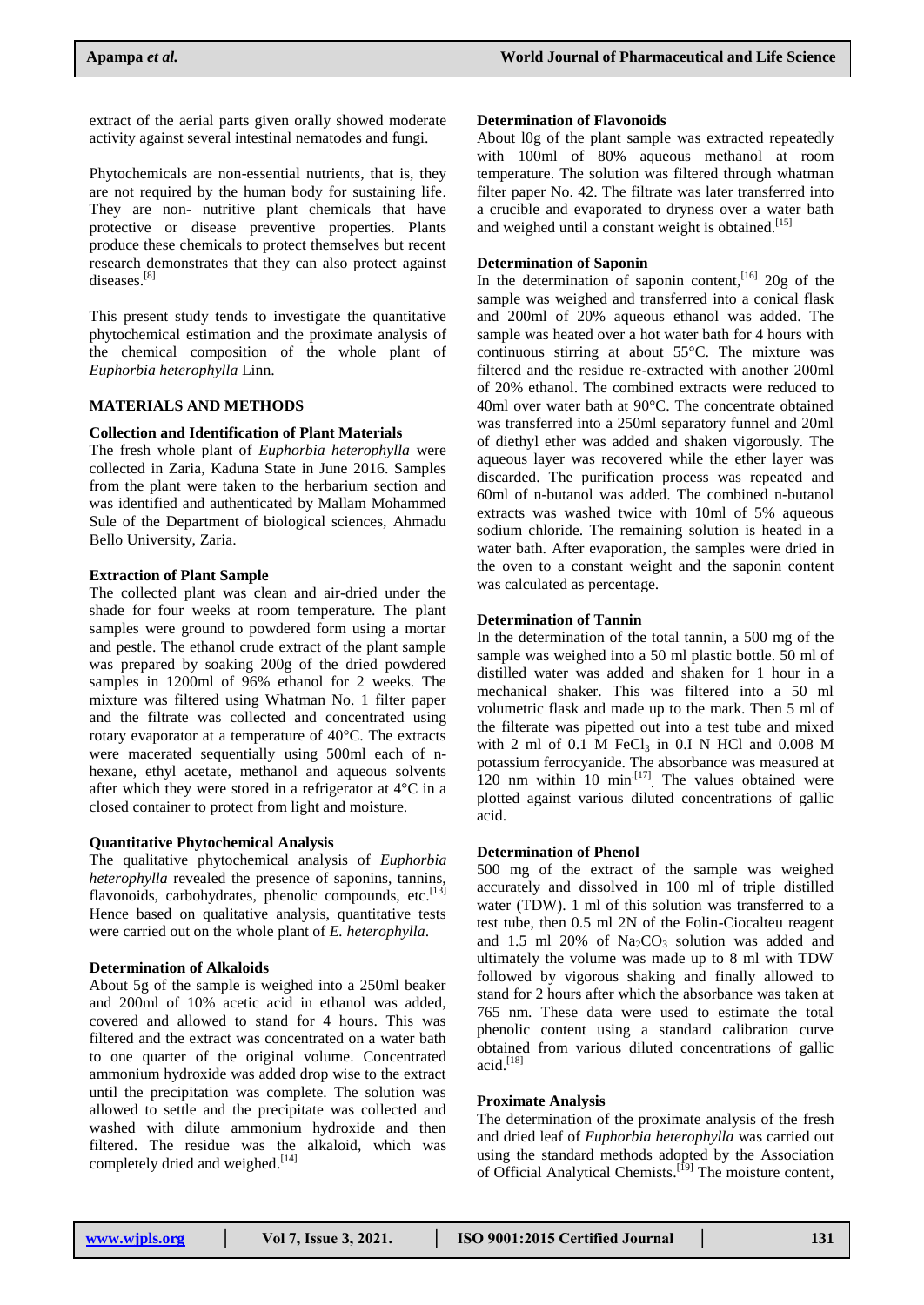crude protein, crude fat, total ash, carbohydrate and crude fiber content were analysed for the plant sample. Carbohydrate was determined by calculation using the difference method  $[100 - (protein + fat + moisture +$ ash)]. The nitrogen value which is the precursor for protein of a substance was determined using the kjedahl method. The nitrogen value was converted to crude protein by multiplying with a factor of 6.25, i.e. (% total nitrogen×6.25). Moisture content was determined by heating five grams of the sample to a constant weight in a crucible placed in an oven maintained at  $105^{\circ}$ C. Crude fat (lipid) was obtained by exhaustively extracting five grams of the sample in a soxhlet apparatus using

petroleum ether (boiling point range  $40-60^{\circ}$ C) as the extractant. Ash was determined by the incineration of six grams placed in a muffle furnace maintained at  $550^{\circ}$ C for five hours. Crude fiber was obtained by digesting four grams of sample with  $H_2SO_4$  and NaOH and incinerating the residue in a muffle furnace maintained at  $550^{\circ}$ C for five hours. Each analysis was carried out in triplicate and reported in percentages.

## **Statistical Analysis**

The data obtained from this study were expressed as Mean ±Standard Error of Mean using statistical package for social sciences (SPSS) version 20.0.

## **RESULTS AND DISCUSSION**

| Table 1: Result of the Phytochemical Quantitative Analysis of <i>Euphorbia heterophylla</i> in percentages. |  |  |  |  |
|-------------------------------------------------------------------------------------------------------------|--|--|--|--|
|-------------------------------------------------------------------------------------------------------------|--|--|--|--|

| <b>Phytochemicals</b>     | n-Hexane        | <b>Ethyl Acetate</b> | <b>Methanol</b>  | <b>Aqueous</b>   |
|---------------------------|-----------------|----------------------|------------------|------------------|
| <b>Alkaloids</b>          | $3.00+0.90$     | $1.00 \pm 0.10$      | $1.00 \pm 0.00$  | $4.00 \pm 0.00$  |
| <b>Flavonoids</b>         | $1.00+0.00$     | $2.50+0.50$          | $3.00 \pm 0.20$  | $4.00+0.50$      |
| <b>Tannins</b>            | $3.00+0.00$     | $7.00 \pm 0.00$      | $9.00 \pm 0.50$  | $10.00+0.20$     |
| <b>Saponins</b>           | $0.50 \pm 0.05$ | $0.80+0.00$          | $3.00+0.40$      | $3.20+0.20$      |
| <b>Phenols</b>            | $9.65 \pm 2.35$ | $6.00 \pm 0.00$      | $11.20 \pm 0.20$ | $12.30 \pm 0.70$ |
| $\mathbf{v}$ $\mathbf{v}$ |                 |                      |                  |                  |

Values are expressed as Mean ± SEM.

The result of quantitative phytochemical analysis of the plant showed a significant level of phytochemical constituents which are present as evident from the qualitative analysis data that was earlier carried out.<sup>[13,20,21]</sup> Euphorbia plants are widespread in nature ranging from herbs and shrubs to trees in tropical and temperate regions all over the world and their use in medicinal therapy has been documented.<sup>[22]</sup> The aqueous and methanol fractions of the plant showed the presence of phenol with (12.30±0.70%) and (11.20±0.20%) respectively with the highest percentage of the phytochemicals when compared with the other secondary metabolites analysed. The tannins also showed an appreciable presence in the plant with a percentage of

10.00±0.20%, 9.00±0.50% and 7.00±0.00% in the aqueous, methanol and ethyl acetate fractions respectively. Saponins, flavonoids and alkaloids were present in traces in all the fractions except where they showed appreciable presence in the aqueous fraction with percentages ranging from  $3.20\pm0.20$  to  $4.00\pm0.00\%$ for saponins, flavonoids and alkaloids respectively. The presence of these phytoconstituents in varying quantities in the plant might be responsible for its biological and medicinal activities. Previous studies have reported the antifungi and antibacterial activity of the leaf of *E. heterophylla*,<sup>[23]</sup> its anti-inflammatory activity<sup>[13]</sup> as well as the wound healing potentials $[20]$  which was as a result of the presence of secondary metabolites.

**Table 2: Result of the proximate analysis of fresh and dried leaves of** *Euphorbia heterophylla.*

| <b>Parameters</b>       | % Composition Fresh | % Composition Dried |  |
|-------------------------|---------------------|---------------------|--|
| <b>Moisture Content</b> | $83.06 \pm 2.42$    | $11.74 \pm 1.91$    |  |
| <b>Ash Content</b>      | $0.63 \pm 0.35$     | $1.41 \pm 0.26$     |  |
| Fat                     | $1.61 \pm 0.46$     | $1.83 \pm 0.27$     |  |
| <b>Protein</b>          | $2.01 \pm 0.17$     | $6.27 \pm 0.11$     |  |
| <b>Crude Fibre</b>      | $0.77 \pm 2.13$     | $2.66 \pm 2.01$     |  |
| Carbohydrate            | $10.74 \pm 1.82$    | $75.92 \pm 0.81$    |  |

Values are expressed as Mean ± SEM.

The proximate chemical composition of the fresh and dried leaves of *E.heterophylla* is shown in table 2. The result reveals that both the fresh and dried samples of the plant can be used as food and for medicinal purposes because of the presence of the nutrients that they contain. The percentage of carbohydrate in the fresh sample  $(10.74 \pm 1.82)$  and the dried sample  $(75.92 \pm 0.81)$  was highest in the nutrients aside the moisture content of the fresh plant sample which demonstrated that the plant is a

good source of energy. The moisture content in the fresh sample is higher (83.06  $\pm$  2.42) compared to the dried sample (11.74  $\pm$  1.91). This was as result of air drying of the plant sample under shade for many days. The higher the moisture contents, the vulnerability of the plant to spoilage when stored. This result agreed with the findings of other researchers.<sup>[20]</sup> The protein, fat and crude fibre content of the dried sample is higher than the